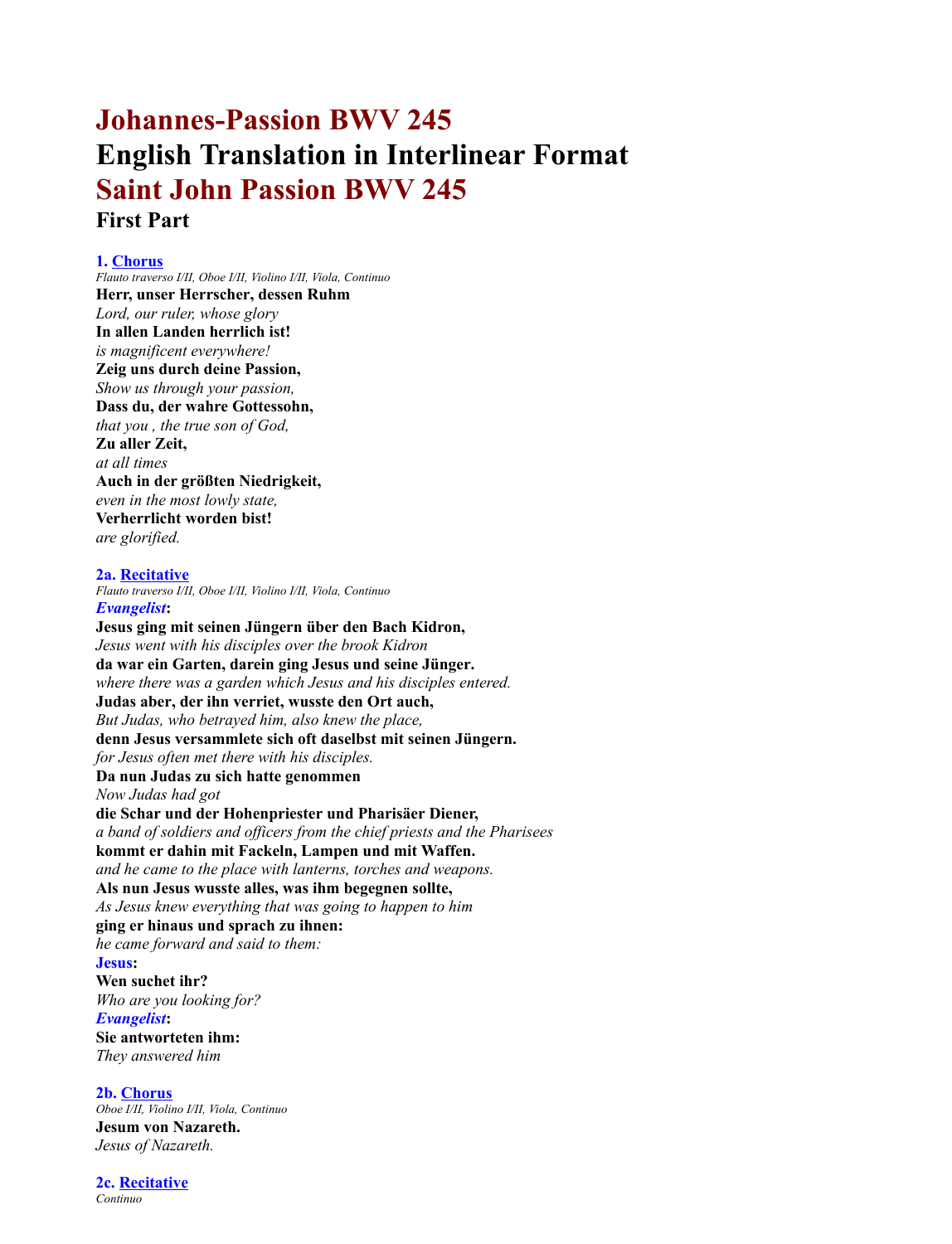*Evangelist***: Jesus spricht zu ihnen**: *Jesus said to them* **Jesus: Ich bin's.** *I am he. Evangelist***: Judas aber, der ihn verriet, stund auch bei ihnen.** *But Judas, who betrayed him, was standing with them.* **Als nun Jesus zu ihnen sprach: Ich bin's,** *When Jesus said to them, "I am he",* **wichen sie zurücke und fielen zu Boden.** *they moved back and fell to the ground.* **Da fragete er sie abermal**: *He asked them a second time:* **Jesus: Wen suchet ihr**? *Who are you looking for? Evangelist***: Sie aber sprachen:** *And they said:*

**2d. Chorus** *Oboe I/II, Violino I/II, Viola, Continuo* **Jesum von Nazareth.** *Jesus of Nazareth.*

**2e. Recitative** *Continuo Evangelist*: **Jesus antwortete:** *Jesus replied:* **Jesus: Ich hab's euch gesagt, dass ich's sei,** *I have told you that I am he.* **suchet ihr denn mich, so lasset diese gehen!** *If you are looking for me, then let these go!*

#### **3. Chorale**

*Flauto traverso I/II e Oboe I e Violino I col Soprano, Oboe II e Violino II coll'Alto, Viola col Tenore, Continuo* **O große Lieb, o Lieb ohn alle Maße,** *O great love, o love without any limits,* **Die dich gebracht auf diese Marterstraße** *that has brought you along this way of martyrdom* **Ich lebte mit der Welt in Lust und Freuden,** *I live with the world in pleasure and delight,* **Und du musst leiden.** *and you must suffer.*

# **4. Recitative**

*Continuo Evangelist*:

**Auf dass das Wort erfüllet würde, welches er sagte:** *In this way the word was fulfilled which said:* **Ich habe der keine verloren, die du mir gegeben hast.** *I have lost none of those which you gave to me.* **Da hatte Simon Petrus ein Schwert** *Then Simon Peter had a sword* **und zog es aus und schlug nach des Hohenpriesters Knecht** *and he drew it out and struck the chief priest's servant* **und hieb ihm sein recht Ohr ab;** *and cut off his right ear;* **und der Knecht hieß Malchus.** *and the servant was called Malchus.* **Da sprach Jesus zu Petro:**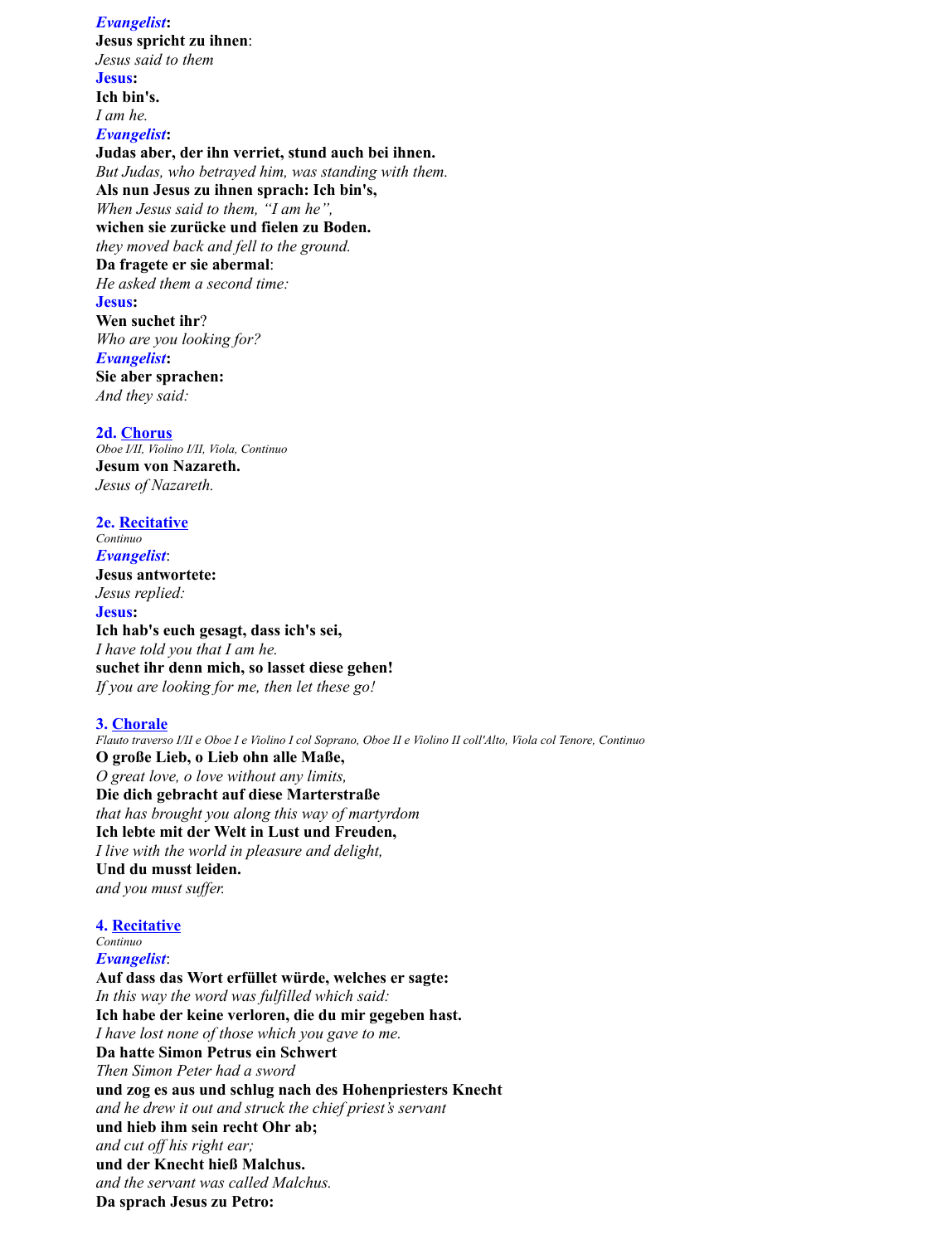*Then Jesus said to Peter* **Jesus: Stecke dein Schwert in die Scheide!** *Put up your sword in its scabbard!* **Soll ich den Kelch nicht trinken, den mir mein Vater gegeben hat?** *Shall I not drink the cup which my father has given me?*

#### **5. Chorale**

*Flauto traverso I/II e Oboe I/II e Violino I col Soprano, Violino II coll'Alto, Viola col Tenore, Continuo* **Dein Will gescheh, Herr Gott, zugleich** *May your will be done , Lord God,both* **Auf Erden wie im Himmelreich.** *on earth as in heaven.* **Gib uns Geduld in Leidenszeit,** *grant us patience in time of sorrow,* **Gehorsam sein in Lieb und Leid;** *obedience in love and sorrow,* **Wehr und steur allem Fleisch und Blut,** *restrain and guide our flesh and blood* **Das wider deinen Willen tut!** *that acts against your will.*

# **6. Recitative**

*Continuo*

*Evangelist***: Die Schar aber und der Oberhauptmann und die Diener der Jüden nahmen Jesum** *But the soldiers and their commander and the servants of the Jews arrested Jesus* **und bunden ihn und führeten ihn aufs erste zu Hannas,** *and bound him and led him first to Annas* **der war Kaiphas Schwäher, welcher des Jahres Hoherpriester war.** *who was the father-in-law of Caiphas – this man was the chief priest that year.* **Es war aber Kaiphas, der den Jüden riet,** *It was Caiphas who advised the Jews* **es wäre gut, dass ein Mensch würde umbracht für das Volk**. *that it was expedient that one man should die for the people.*

#### **7. Aria Alto**

*Oboe I/II, Continuo* **Von den Stricken meiner Sünden** *From the bonds of my sins* **Mich zu entbinden,** *to set me free* **Wird mein Heil gebunden.** *my saviour is bound.* **Mich von allen Lasterbeulen** *From all infections of vice* **Völlig zu heilen,** *to heal me completely* **Läßt er sich verwunden.** *he gives himself to be wounded.*

#### **8. Recitative**

*Continuo Evangelist***: Simon Petrus aber folgete Jesu nach und ein ander Jünger.** *But Simon Peter and another disciple followed Jesus.*

#### **9. Aria Soprano**

*Flauto traverso I/II, Continuo* **Ich folge dir gleichfalls mit freudigen Schritten** *I follow you likewise with joyful steps* **Und lasse dich nicht,** *and do not leave you* **Mein Leben, mein Licht.**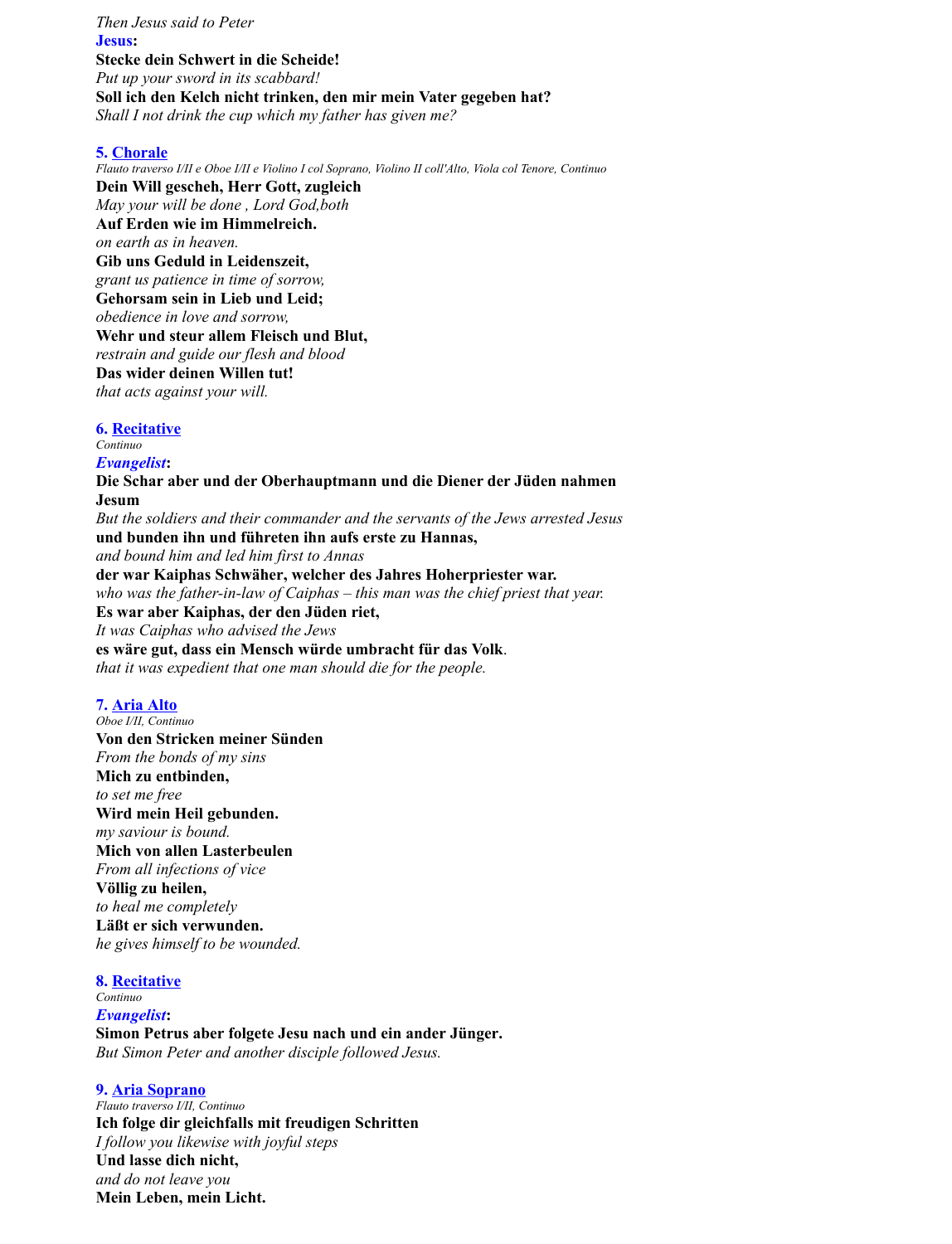*my life, my light.* **Befördre den Lauf** *Bring me on my way* **Und höre nicht auf,** *and do not cease* **Selbst an mir zu ziehen, zu schieben, zu bitten.** *to pull, push and urge me on.*

**10. Recitative**

*Servant***:**

*Continuo Evangelist***: Derselbige Jünger war dem Hohenpriester bekannt** *This disciple was known to the chief priest* **und ging mit Jesu hinein in des Hohenpriesters Palast.** *and he went along with Jesus into the palace of the chief priest.* **Petrus aber stund draußen für der Tür.** *But Peter stood without by the door.* **Da ging der andere Jünger, der dem Hohenpriester bekannt war, hinaus** *then the other disciple who was known to the high priest, went out* **und redete mit der Türhüterin und führete Petrum hinein.** *and spoke to the woman in charge of the door and led Peter within* **Da sprach die Magd, die Türhüterin, zu Petro:** *Then the woman in charge of the door, the maid, said to Peter: Maid:* **Bist du nicht dieses Menschen Jünger einer?** *Are not you one of this man's disciples? Evangelist***: Er sprach:** *He said Peter:* **Ich bin's nicht.** *I am not. Evangelist***: Es stunden aber die Knechte und Diener** *The servants and officers were standing there* **und hatten ein Kohlfeu'r gemacht (denn es war kalt)** *and had made a charcoal fire (for it was cold)* **und wärmeten sich. Petrus aber stund bei ihnen und wärmete sich.** *and were warming themselves. Peter stood by them and warned himself.* **Aber der Hohepriester fragte Jesum um seine Jünger und um seine Lehre.** *The chief priest questioned Jesus about his disciples and his teaching.* **Jesus antwortete ihm:** *Jesus answered him.* **Jesus: Ich habe frei, öffentlich geredet für der Welt.** *I have spoken openly before all the world.* **Ich habe allezeit gelehret in der Schule und in dem Tempel,** *I have always taught in the synagogue and in the temple* **da alle Jüden zusammenkommen,** *where all the Jews gather together* **und habe nichts im Verborgnen geredt.** *and have spoken nothing in secret.* **Was fragest du mich darum?** *Why therefore do you question me* **Frage die darum, die gehöret haben, was ich zu ihnen geredet habe!** *Question those who have heard about what I have spoken to them!* **Siehe, dieselbigen wissen, was ich gesaget habe.** *See, they themselves know what I have said Evangelist***: Als er aber solches redete, gab der Diener einer,** *As he spoke in this way, one of servants* **die dabeistunden, Jesu einen Backenstreich und sprach:** *who was standing by, struck Jesus with his hand and said*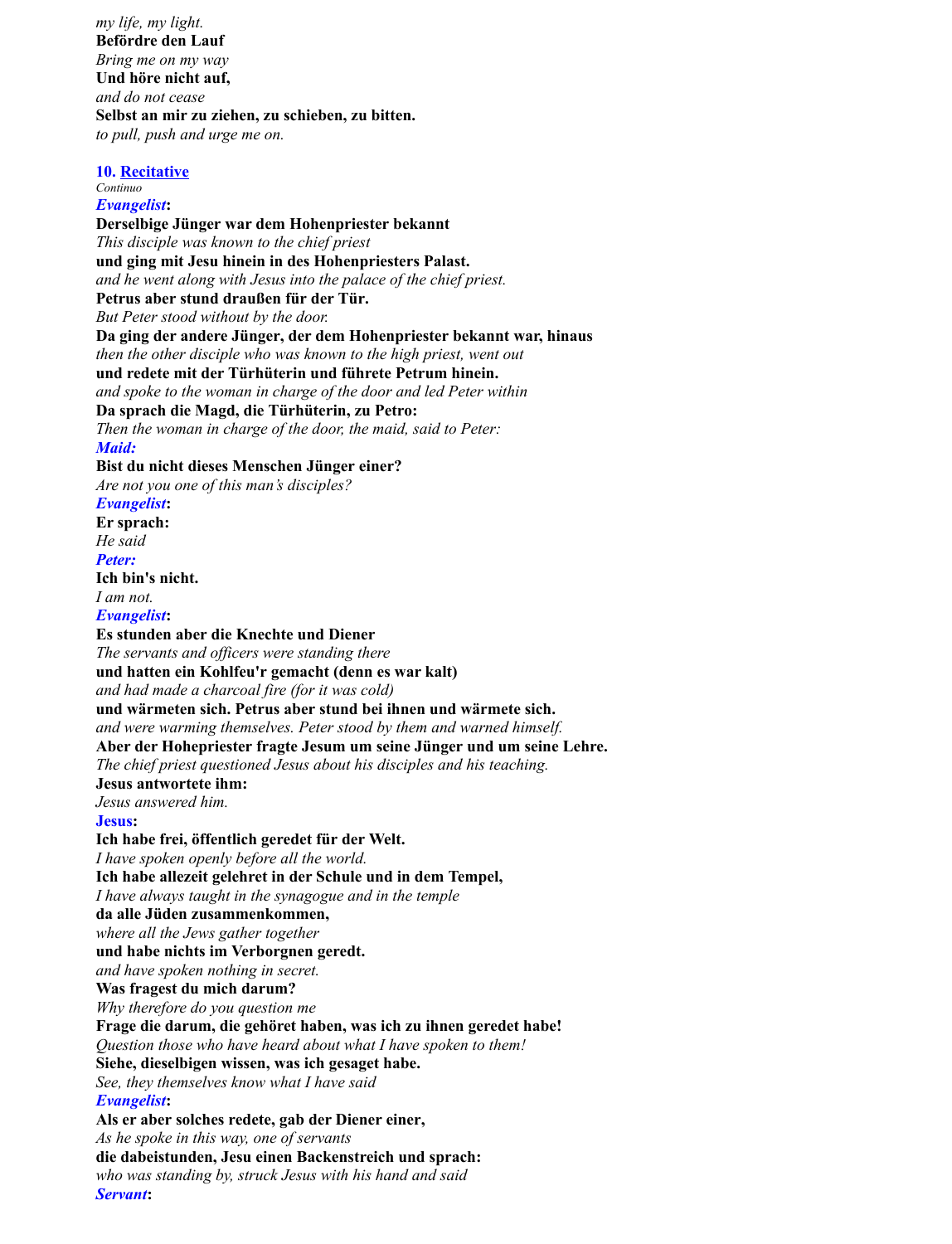# **Solltest du dem Hohenpriester also antworten?**

*Should you reply to the chief priests in this way? Evangelist***: Jesus aber antwortete**: *Jesus answered:* **Jesus: Hab ich übel geredt, so beweise es, dass es böse sei,** *If I have spoken badly, then show what was wrong.*

**hab ich aber recht geredt, was schlägest du mich?**

*But if I have spoken rightly,why do you strike me?*

### **11. Chorale**

*Flauto traverso I/II e Oboe I/II e Violino col Soprano, Violino II coll'Alto, Viola col Tenore, Continuo* **Wer hat dich so geschlagen,** *Who has struck you in this way,* **Mein Heil, und dich mit Plagen** *my saviour, and with torments* **So übel zugericht'?** *treated you so badly?* **Du bist ja nicht ein Sünder** *You are indeed not a sinner* **Wie wir und unsre Kinder,** *as we and our children are,* **Von Missetaten weißt du nicht.** *of wrongdoing you know nothing.* **Ich, ich und meine Sünden,** *I, I, and my sins,* **Die sich wie Körnlein finden** *that are as many as grains* **Des Sandes an dem Meer,** *of sand by the sea* **Die haben dir erreget** *have provoked for you* **Das Elend, das dich schläget,** *the misery that has struck you* **Und das betrübte Marterheer.** *and the host of troubles and torment.*

**12a. Recitative** *Continuo Evangelist***:**

**Und Hannas sandte ihn gebunden zu dem Hohenpriester Kaiphas.** *And Annas sent him bound to the chief priest Caiphas.* **Simon Petrus stund und wärmete sich, da sprachen sie zu ihm:** *As Simon Peter stood and warmed himself, they said to him*

## **12b. Chorus**

*Flauto traverso I/II e Oboe I e Violino I col Soprano, Oboe II e Violino II coll'Alto, Viola col Tenore, Continuo* **Bist du nicht seiner Jünger einer?** *Aren't you one of his disciples?*

**12c. Recitative** *Continuo Evangelist***: Er leugnete aber und sprach:** *But he denied it and said: Peter***: Ich bin's nicht.** *I am not. Evangelist***: Spricht des Hohenpriesters Knecht' einer,** *One of the chief priest's servants,* **ein Gefreundter des, dem Petrus das Ohr abgehauen hatte**: *a relative of the man, whose ear Peter had cut off, said Servant***:**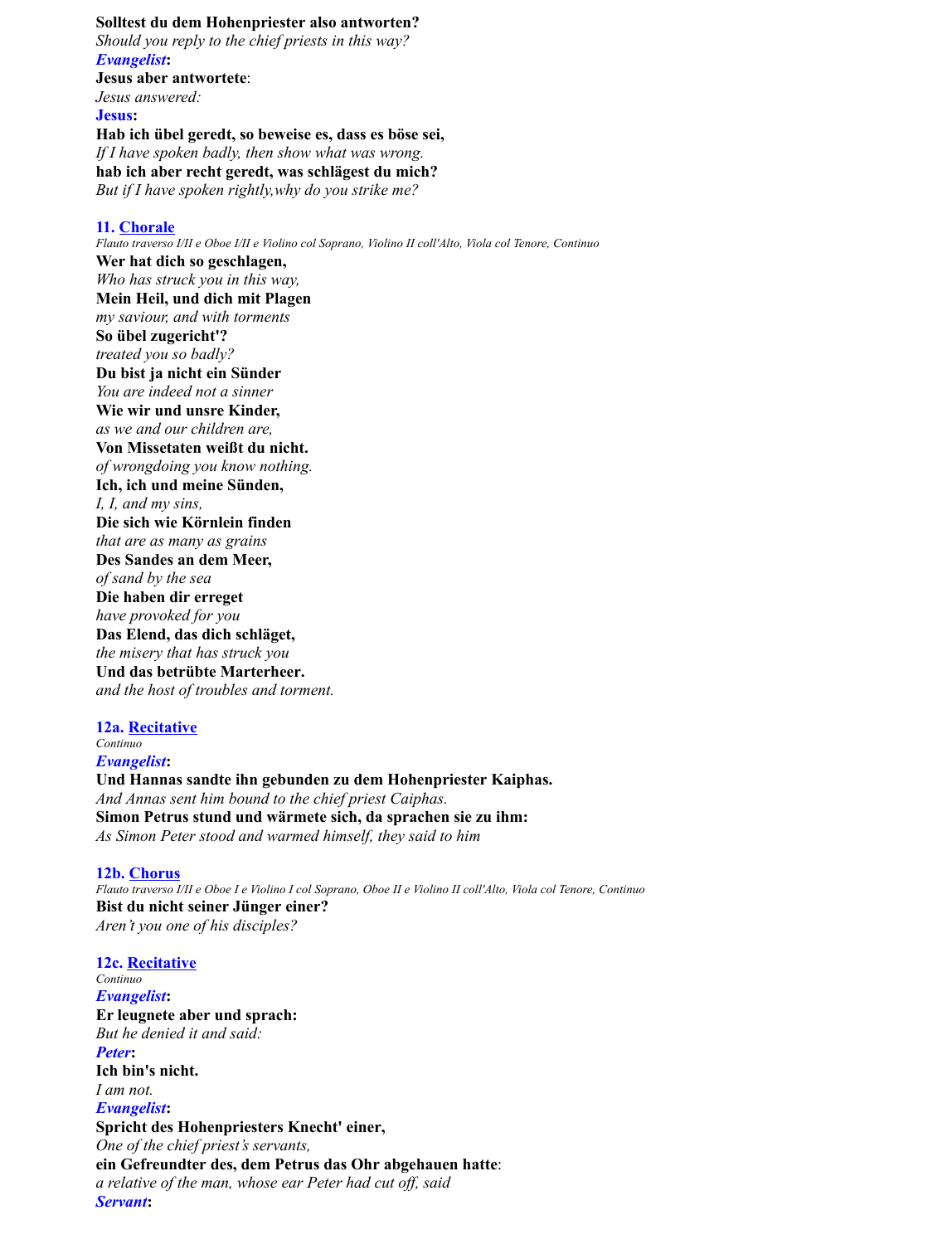**Sahe ich dich nicht im Garten bei ihm?** *Did I not see you in the garden with him? Evangelist***: Da verleugnete Petrus abermal, und alsobald krähete der Hahn.** *Then Peter denied it again, and once the cock crew* **Da gedachte Petrus an die Worte Jesu und ging hinaus und weinete bitterlich.** *Then Peter thought of Jesus's word and went out and wept bitterly.*

#### **13. Aria Tenor**

*Violino I/II, Viola, Continuo* **Ach, mein Sinn,** *Ah ,my soul* **Wo willt du endlich hin,** *where will you go,* **Wo soll ich mich erquicken?** *where shall I find relief?* **Bleib ich hier,** *Should I stay here* **Oder wünsch ich mir** *or should I wish* **Berg und Hügel auf den Rücken?** *that hills and mountains were behind me?* **Bei der Welt ist gar kein Rat,** *In the world there is no help,* **Und im Herzen** *and in my heart* **Stehn die Schmerzen** *are the pains* **Meiner Missetat,** *of my wrongdoing* **Weil der Knecht den Herrn verleugnet hat.** *since the servant has denied the Lord.*

#### **14. Chorale**

*Flauto traverso I/II e Oboe I e Violino I col Soprano, Oboe II e Violino II coll'Alto, Viola col Tenore, Continuo* **Petrus, der nicht denkt zurück,** *Peter, who does not think back at all,* **Seinen Gott verneinet,** *denies his God,* **Der doch auf ein' ernsten Blick** *but then at a look of reproach* **Bitterlichen weinet.** *weeps bitterly.* **Jesu, blicke mich auch an,** *Jesus, look at me also* **Wenn ich nicht will büßen;** *when I am reluctant to repent;* **Wenn ich Böses hab getan,|** *when I have done evil* **Rühre mein Gewissen!** *stir up my conscience!*

# **Second Part**

**15. Chorale** *Flauto traverso I/II e Oboe I e Violino I col Soprano, Oboe II e Violino II coll'Alto, Viola col Tenore, Continuo* **Christus, der uns selig macht,** *Christ, who makes us blessed* **Kein Bös' hat begangen,** *and has done no wrong,* **Der ward für uns in der Nacht** *was for us in the night* **Als ein Dieb gefangen,**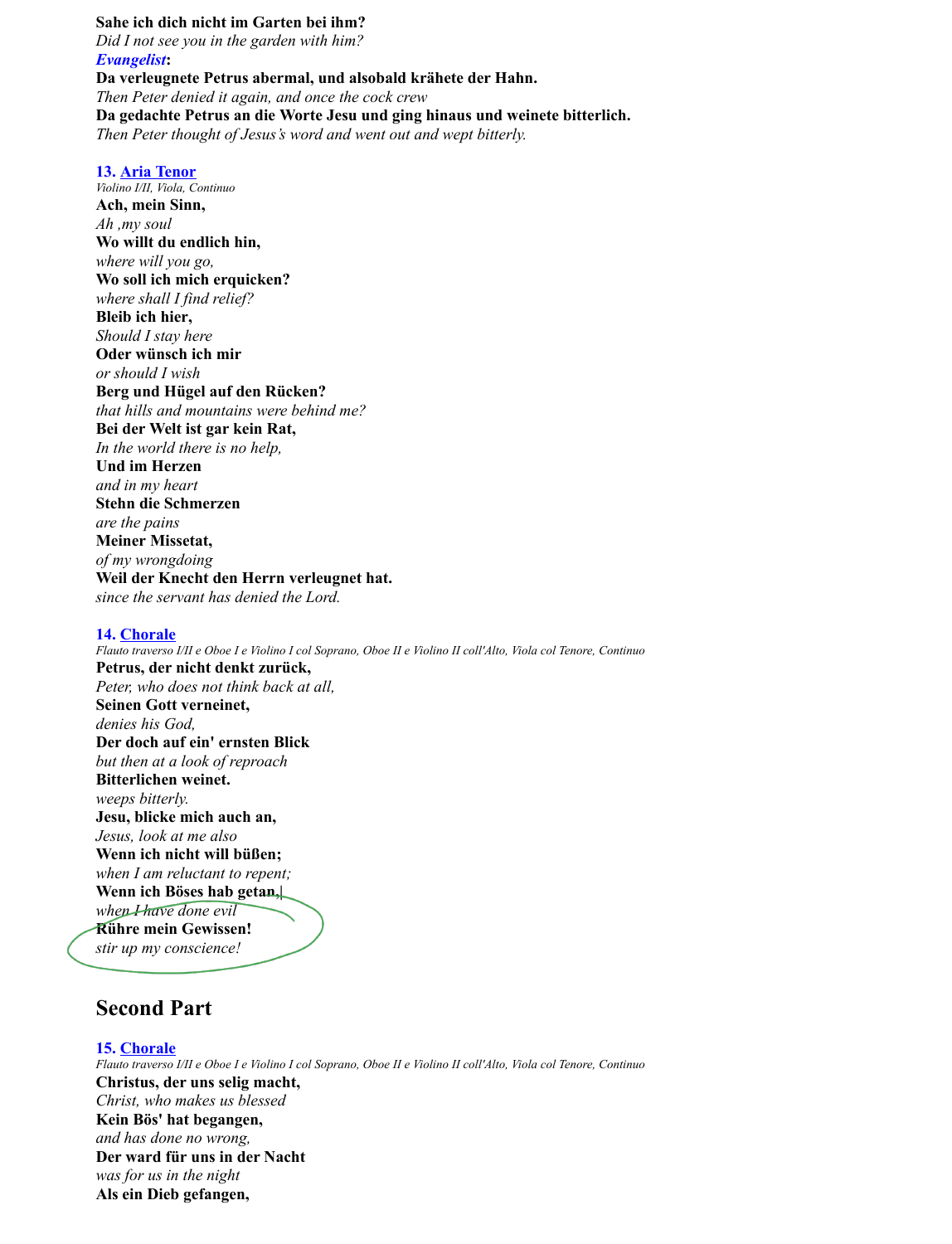*seized like a thief,* **Geführt für gottlose Leut** *led before godless people* **Und fälschlich verklaget,** *and falsely accused,* **Verlacht, verhöhnt und verspeit,** *derided, mocked and spat upon,* **Wie denn die Schrift saget.** *as the scripture says.*

**16a. Recitative** *Continuo*

# *Evangelist***:**

**Da führeten sie Jesum von Kaiphas vor das Richthaus, und es war frühe.** *Then they led Jesus from Caiphas to the hall of judgement,and it was early.* **Und sie gingen nicht in das Richthaus,** *And they did not go into the hall of judgement* **auf dass sie nicht unrein würden,** *so that they would not become defiled* **sondern Ostern essen möchten.** *but would be able to eat the Passover meal.* **Da ging Pilatus zu ihnen heraus und sprach:** *Then Pilate came out to them and said : Pilatus:* **Was bringet ihr für Klage wider diesen Menschen?** *What accusation do you bring against this man ? Evangelist***: Sie antworteten und sprachen zu ihm:** *They replied and said to him :* **16b. Chorus**

*Flauto traverso I/II, Oboe I e Violino I, Oboe e Violino II, Viola, Continuo* **Wäre dieser nicht ein Übeltäter, wir hätten dir ihn nicht überantwortet.** *If this man were not a criminal, we would not have brought him before you.*

**16c. Recitative** *Continuo Evangelist***: Da sprach Pilatus zu ihnen:** *Then Pilate siad to them : Pilatus***: So nehmet ihr ihn hin und richtet ihn nach eurem Gesetze!** *Then take him away and judge him according to your law! Evangelist***: Da sprachen die Jüden zu ihm:** *Then the Jews said to him:*

## **16d. Chorus**

*Flauto traverso I/II e Violino I, Oboe I, Oboe II e Violino II, Viola, Continuo* **Wir dürfen niemand töten.** *We are not allowed to put anyone to death.*

**16e. Recitative**

*Continuo*

*Evangelist***:**

**Auf dass erfüllet würde das Wort Jesu, welches er sagte,** *In this way was fulfilled the words of Jesus, which he said* **da er deutete, welches Todes er sterben würde.** *to indicate by what sort of death he would die.* **Da ging Pilatus wieder hinein in das Richthaus** *Then Pilate went back into the hall of judgement* **und rief Jesu und sprach zu ihm:** *and called Jesus and said to him: Pilatus***: Bist du der Jüden König?**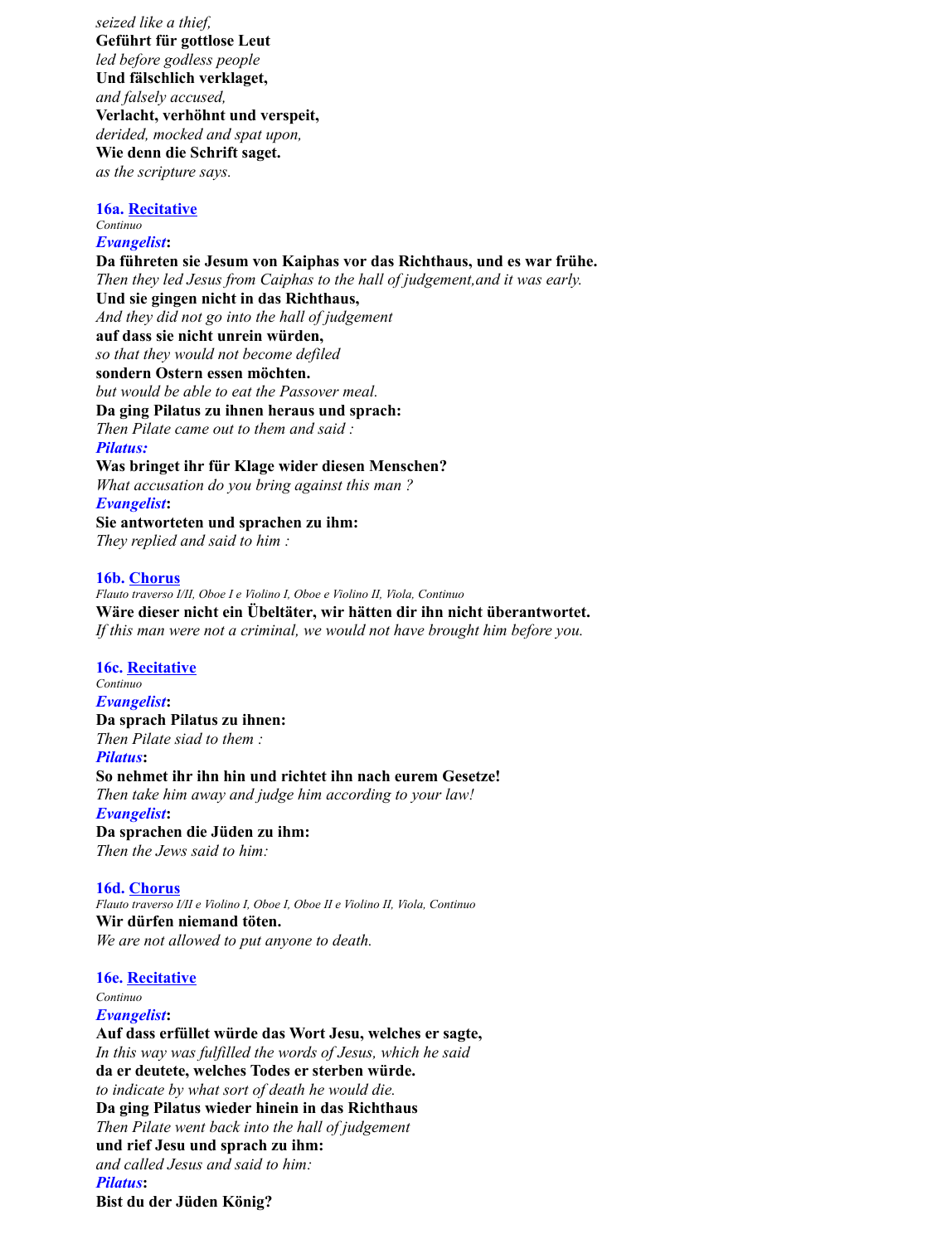*Are you the king of the Jews Evangelist***: Jesus antwortete:** *Jesus replied:* **Jesus: Redest du das von dir selbst, oder haben's dir andere von mir gesagte** *Do you say this of yourself, or did others say it to you about me? Evangelist***: Pilatus antwortete:** *Pilate answered: Pilatus***: Bin ich ein Jüde? Dein Volk und die Hohenpriester haben dich mir überantwortet; was hast du getan?** *Am I a Jew? Your people and the chief priests have handed you over to me. What have you done? Evangelist***: Jesus antwortete:** *Jesus answered:* **Jesus: Mein Reich ist nicht von dieser Welt;** *My kingdom is not of this world;* **wäre mein Reich von dieser Welt,** *if my kingdom were of this world* **meine Diener würden darob kämpfen,** *then my servants would fight* **dass ich den Jüden nicht überantwortet würde;** *so that I should not be handed over to the Jews;* **aber nun ist mein Reich nicht von dannen.** *but now my kingdom is not from here.* **17. Chorale** *Flauto traverso I/II e Oboe I e Violino I col Soprano, Oboe II e Violino II coll'Alto, Viola col Tenore, Continuo* **Ach großer König, groß zu allen Zeiten,** *Ah, great king, great in all ages,* **Wie kann ich gnugsam diese Treu ausbreiten?** *How can I make my faithfulness in any way adequate?*

*No human heart can conceive* **Was dir zu schenken.** *what gift is fit to offer you.* **Ich kann's mit meinen Sinnen nicht erreichen,** *My mind cannot imagine* **Womit doch dein Erbarmen zu vergleichen.** *what can be compared to your mercy.* **Wie kann ich dir denn deine Liebestaten** *How then can I match your loving deeds* **Im Werk erstatten?**

**Keins Menschen Herze mag indes ausdenken,**

*by anything I do ?*

**18a. Recitative** *Continuo Evangelist***: Da sprach Pilatus zu ihm:** *Then Pilate said to him Pilatus***: So bist du dennoch ein König?** *So you are then a King? Evangelist***: Jesus antwortete:** *Jesus answered:* **Jesus: Du sagst's, ich bin ein König.** *You say it,I am a king.* **Ich bin dazu geboren und in die Welt kommen,** *For this I was born and came into the world,*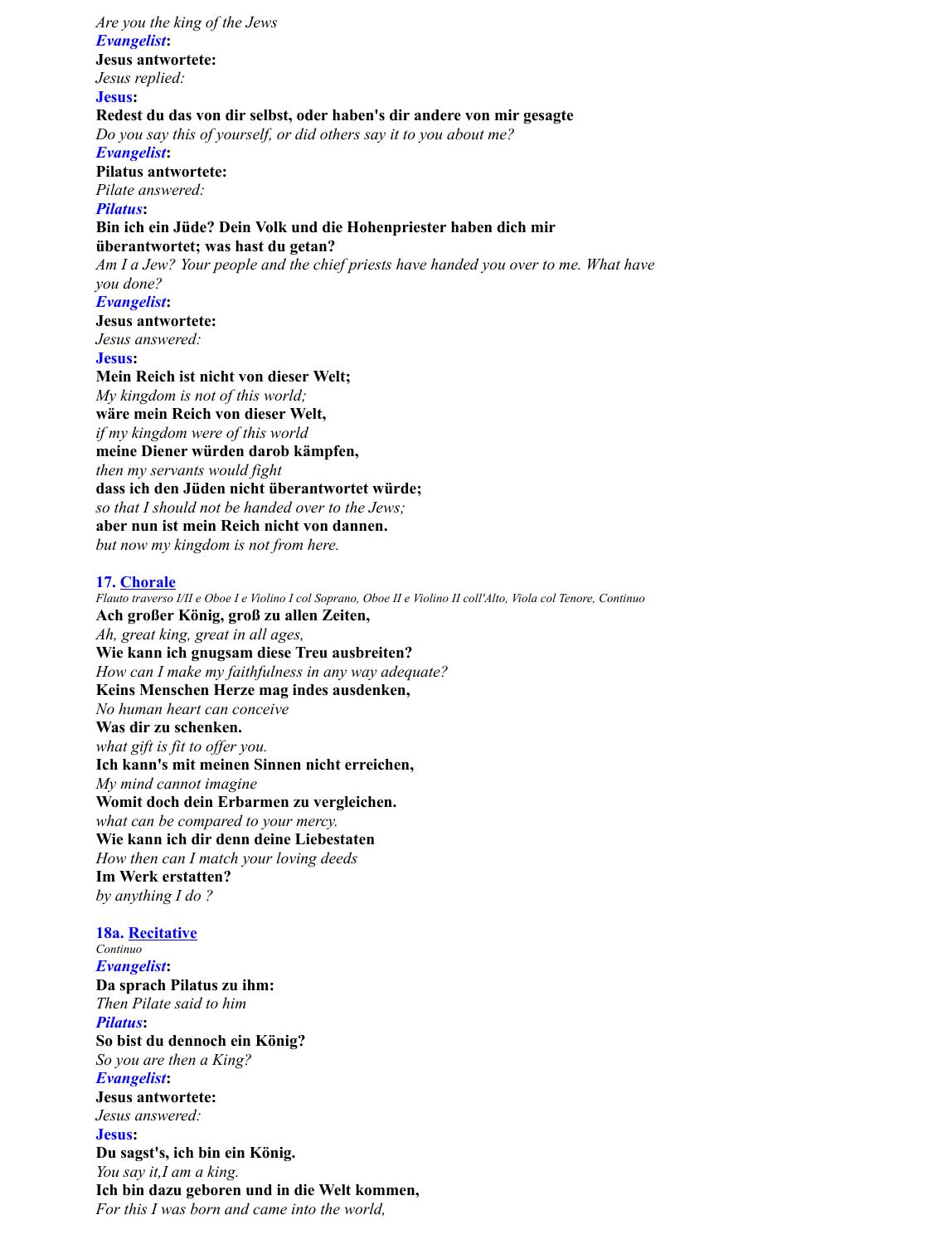**dass ich die Wahrheit zeugen soll.** *so that I should testify to the truth.* **Wer aus der Wahrheit ist,** *Anyone who is of the truth* **der höret meine Stimme.|** *hears my voice. Evangelist***: Spricht Pilatus zu ihm:** *Pilate said to him Pilatus:* **Was ist Wahrheit?** *What is truth? Evangelist***: Und da er das gesaget, ging er wieder hinaus zu den Jüden und spricht zu ihnen:** *And when he said this, he went back out to the Jews and said to them: Pilatus***: Ich finde keine Schuld an ihm.** *I find no fault in him.* **Ihr habt aber eine Gewohnheit, dass ich euch einen losgebe;** *But you have a custom, that I release one prisoner to you;* **wollt ihr nun, dass ich euch der Jüden König losgebe?** *do you wish then that I should release to you the king of the Jews? Evangelist***: Da schrieen sie wieder allesamt und sprachen:** *They all cried out together and said:*

#### **18b. Chorus**

*Flauto traverso I/II e Oboe I e Violino I, Oboe II col Soprano, Violino II coll'Alto, Viola col Tenore, Continuo* **Nicht diesen, sondern Barrabam!** *Not this man, but Barrabas!*

### **18c. Recitative**

*Continuo Evangelist***: Barrabas aber war ein Mörder.** *Now Barrabas was a murderer.* **Da nahm Pilatus Jesum und geißelte ihn.** *Then Pilate took Jesus and scourged him.*

#### **19. Arioso Bass**

*Viola d'amore I o Violino I solo con sordino, Viola d'amore II o Violino II solo con sordino, Liuto o Organo 8va, Organo, Cembalo 8va* **Betrachte, meine Seel, mit ängstlichem Vergnügen,** *Consider, my soul, with anxious delight,* **Mit bittrer Lust und halb beklemmtem Herzen** *with bitter pleasure and a heart partly oppressed* **Dein höchstes Gut in Jesu Schmerzen,** *that your highest good depends on Jesus' sorrow,* **Wie dir auf Dornen, so ihn stechen,** *how for you from the thorns that pierce him* **Die Himmelsschlüsselblumen blühn!** *heavenly flowers blossom!* **Du kannst viel süße Frucht von seiner Wermut brechen** *You can gather so much sweet fruit from his wormwood* **Drum sieh ohn Unterlass auf ihn!** *therefore look unceasingly towards him!*

#### **20. Aria Tenor**

*Viola d'amore I o Violino I solo con sordino, Viola d'amore II o Violino II solo con sordino, Continuo* **Erwäge, wie sein blutgefärbter Rücken** *Ponder well how his back bloodstained* **In allen Stücken** *all over* **Dem Himmel gleiche geht,** *is like the sky -*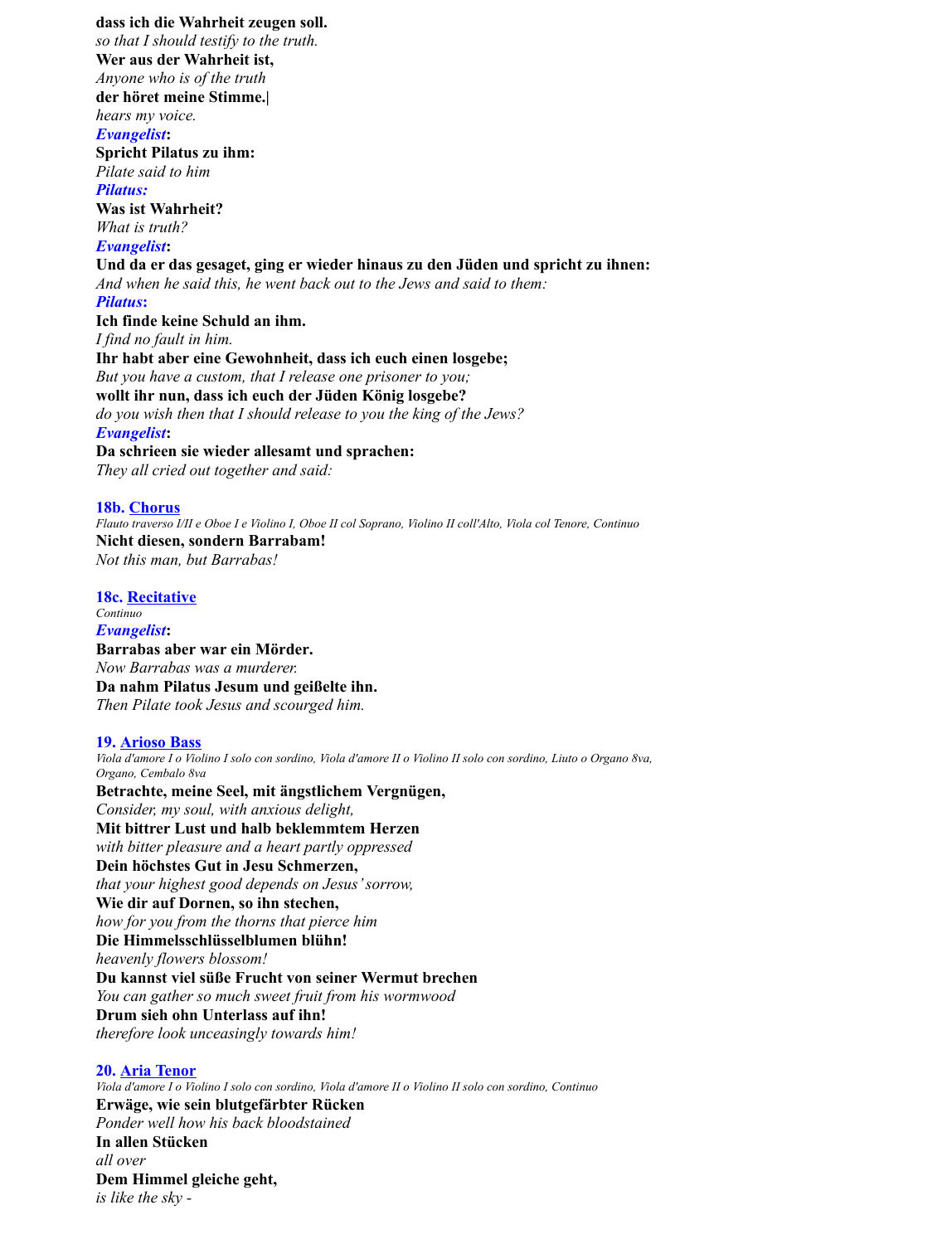**Daran, nachdem die Wasserwogen** *where after the deluge* **Von unsrer Sündflut sich verzogen,** *from our flood of sins has abated* **Der allerschönste Regenbogen** *there appears the most beautiful rainbow* **Als Gottes Gnadenzeichen steht!** *as a sign of God's mercy!*

#### **21a. Recitative** *Continuo*

# *Evangelist***:**

**Und die Kriegsknechte flochten eine Krone von Dornen** *And the soldiers wove a crown of thorns* **und satzten sie auf sein Haupt** *and placed it on his head* **und legten ihm ein Purpurkleid an und sprachen:** *and put a purple robe on him and said:*

#### **21b. Chorus**

*Flauto traverso I e Oboe I, Flauto traverso II e Oboe II, Violino I/II, Viola, Continuo* **Sei gegrüßet, lieber Jüdenkönig!** *Hail to you, king of the Jews!*

#### **21c. Recitative**

*Continuo Evangelist***: Und gaben ihm Backenstreiche.** *And they gave him blows with their hands.* **Da ging Pilatus wieder heraus und sprach zu ihnen:** *Then Pilate came out again and said to them : Pilatus:* **Sehet, ich führe ihn heraus zu euch, dass ihr erkennet,** *Look, I bring him out to you so that you can know* **dass ich keine Schuld an ihm finde.** *that I find no fault in him Evangelist***: Also ging Jesus heraus und trug eine Dornenkrone und Purpurkleid.** *And so Jesus came out and wore a crown of thorns and a purple robe.* **Und er sprach zu ihnen:** *And he said to them: Pilatus***: Sehet, welch ein Mensch!** *Look, this is the man! Evangelist***: Da ihn die Hohenpriester und die Diener sahen, schrieen sie und sprachen:** *When the chief priests and the officers saw him, they cried out and said:*

**21d. Chorus** *Flauto traverso I/II, Oboe I/II, Violino I/II, Viola, Continuo* **Kreuzige, kreuzige!** *Crucify him,crucify him!*

**21e. Recitative** *Continuo Evangelist***: Pilatus sprach zu ihnen:** *Pilate said to them: Pilatus:* **Nehmet ihr ihn hin und kreuziget ihn; denn ich finde keine Schuld an ihm!** *Take him and crucify him; for I find no fault in him Evangelist***: Die Jüden antworteten ihm:** *The Jews answered him*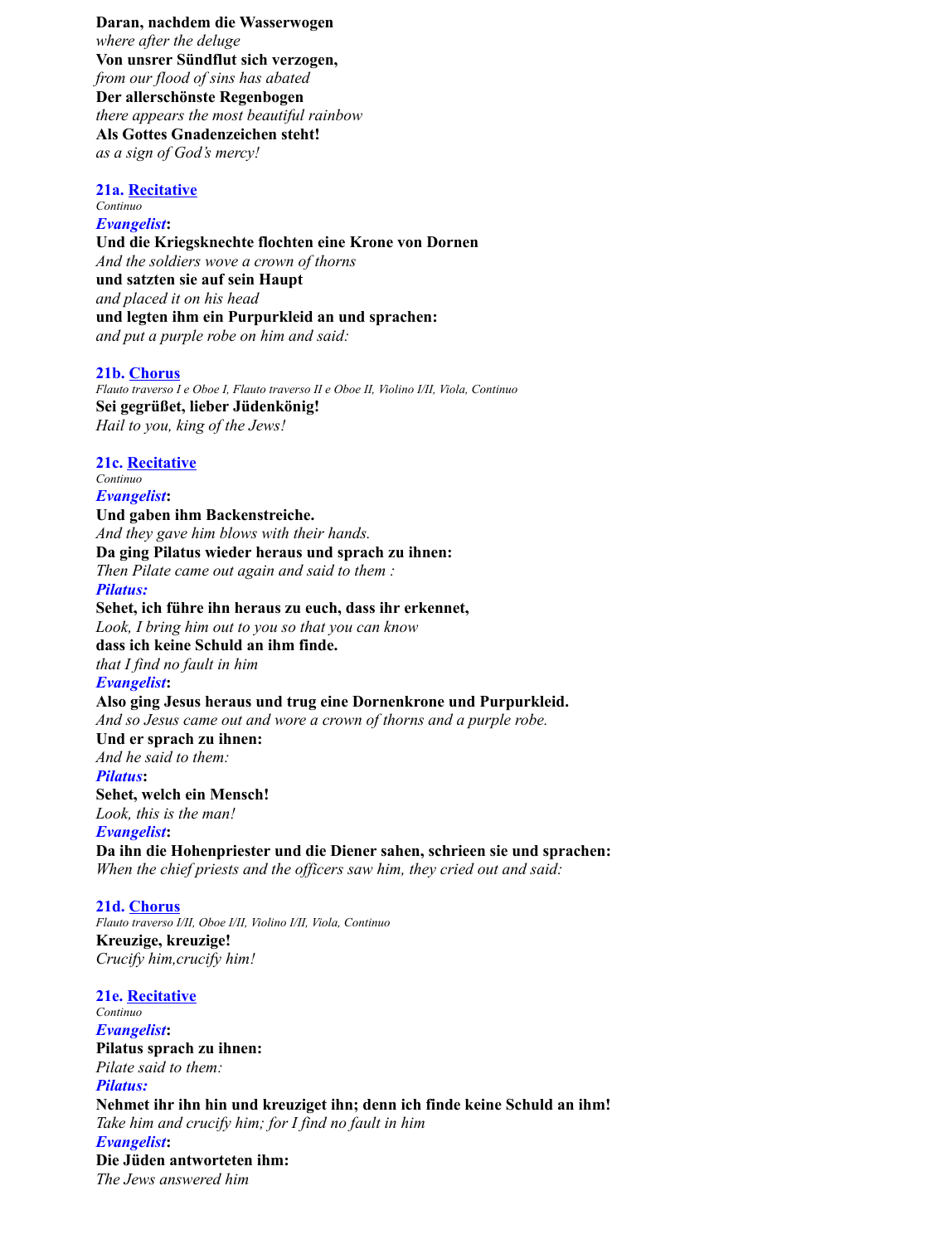**21f. Chorus** *Continuo* **Wir haben ein Gesetz, und nach dem Gesetz soll er sterben;** *We have a law and according to the law he should die* **denn er hat sich selbst zu Gottes Sohn gemacht.** *because he made himself the son of God.* **21g. Recitative** *Continuo Evangelist***: Da Pilatus das Wort hörete, fürchtet' er sich noch mehr** *When Pilate heard what they said, he was even more afraid* **und ging wieder hinein in das Richthaus und spricht zu Jesu:** *and went back to the hall of judgment and said to Jesus: Pilatus***: Von wannen bist du?** *Where do you come from? Evangelist***: Aber Jesus gab ihm keine Antwort. Da sprach Pilatus zu ihm:** *But Jesus gave him no answer. Then Pilate said to him: Pilatus***: Redest du nicht mit mir ?** *You won't speak to me?* **Weißest du nicht, dass ich Macht habe, dich zu kreuzigen,** *Do you not know that I have the power to crucify you,* **und Macht habe, dich loszugehen ?** *and I have the power to set you free? Evangelist***: Jesus antwortete:** *Jesus replied:* **Jesus: Du hättest keine Macht über mich,** *You would have no power over me* **wenn sie dir nicht wäre von oben herab gegeben;** *if it were not given to you from above:* **darum, der mich dir überantwortet hat, der hat's größ're Sünde.** *therefore the one who handed me over to you has the greater guilt Evangelist***: Von dem an trachtete Pilatus, wie er ihn losließe.** *And from then on Pilate endeavoured to set him free.* **22. Chorale** *Flauto traverso I/II e Oboe I/II e Violino I col Soprano, Violino II coll'Alto, Viola col Tenore, Continuo* **Durch dein Gefängnis, Gottes Sohn,** *Through your imprisonment, Son of God,* **Muß uns die Freiheit kommen;** *must our freedom come.*

**Dein Kerker ist der Gnadenthron,** *Your prison is the throne of grace,* **Die Freistatt aller Frommen;** *the refuge of all believers.* **Denn gingst du nicht die Knechtschaft ein,** *If you had not accepted slavery,* **Müßt unsre Knechtschaft ewig sein.** *our slavery would have been eternal.*

**23a. Recitative** *Continuo Evangelist***: Die Jüden aber schrieen und sprachen:** *But the Jews cried out and said:*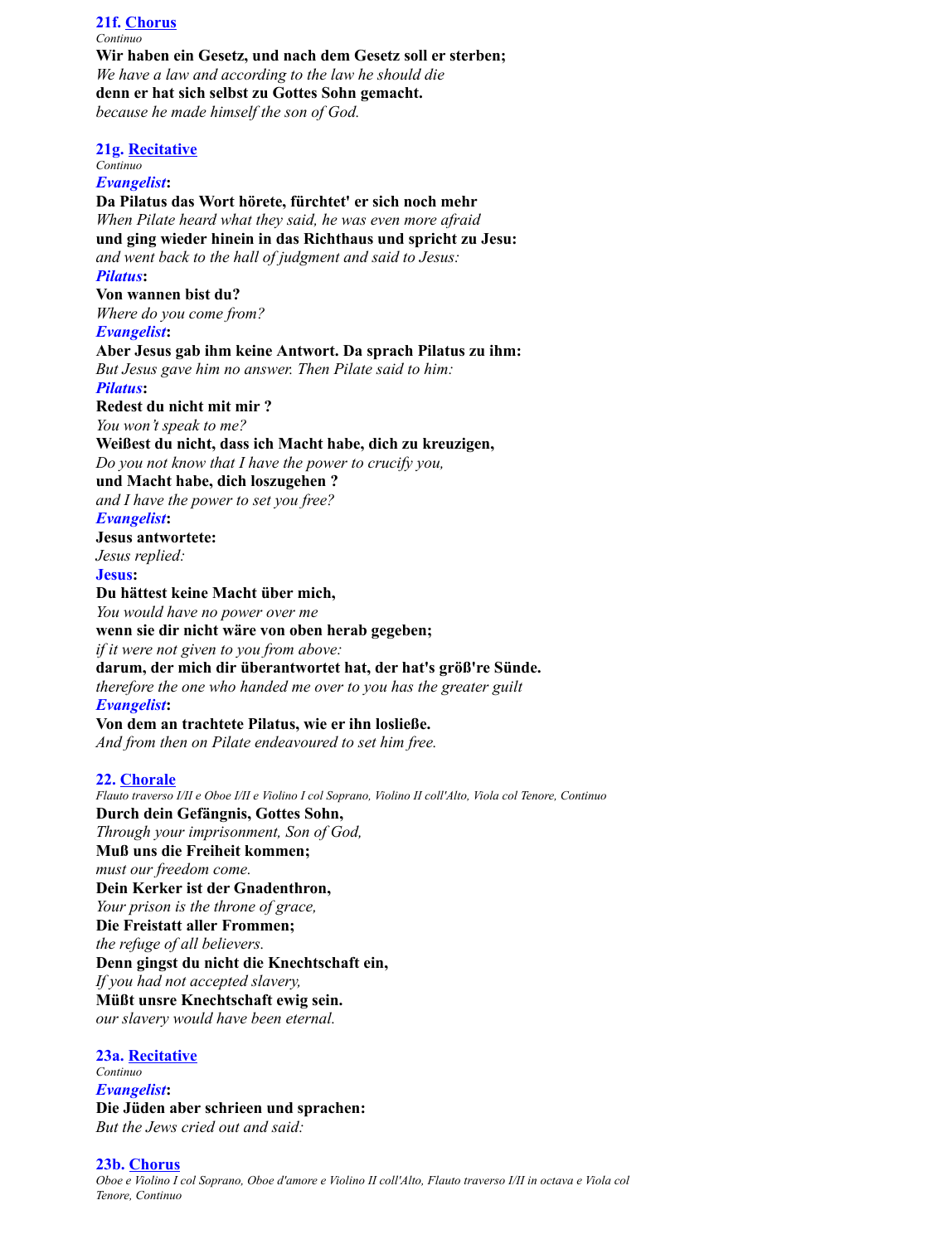**Lässest du diesen los, so bist du des Kaisers Freund nicht;** *If you release this man, then you are not Caesar's friend;* **denn wer sich zum Könige machet, der ist wider den Kaiser.** *for anyone who makes himself king is against Caesar.*

**23c. Recitative** *Continuo Evangelist***: Da Pilatus das Wort hörete, führete er Jesum heraus** *When Pilate heard what they said, he led Jesus out* **und satzte sich auf den Richtstuhl, an der Stätte, die da heißet:** *and sat in the judgment seat at the place which is called* **Hochpflaster, auf Ebräisch aber: Gabbatha.** *the Pavement,or in Hebrew:Gabbatha* **Es war aber der Rüsttag in Ostern um die sechste Stunde,** *It was the day of preparation for the passover, about the sixth hour,* **und er spricht zu den Jüden:** *and he said to the Jews: Pilatus***: Sehet, das ist euer König!** *Look, this is your king! Evangelist***: Sie schrieen aber:** *But they cried out:*

**23d. Chorus** *Violino I/II, Viola, Oboe col Soprano, Oboe d'amore coll'Alto, Flauto traverso I/II in octava col Tenore, Continuo* **Weg, weg mit dem, kreuzige ihn!**

*Away with him, away with him, crucify him!*

#### **23e. Recitative**

*Continuo Evangelist***: Spricht Pilatus zu ihnen:** *Pilate said to them: Pilatus***: Soll ich euren König kreuzigen?** *Shall I crucify your king? Evangelist***: Die Hohenpriester antworteten:** *The chief priests answered:*

### **23f. Chorus**

*Flauto traverso I/II, Oboe e Violino I, Oboe d'amore e Violino II, Viola, Continuo* **Wir haben keinen König denn den Kaiser.** *We have no king but Caesar.*

**23g. Recitative** *Continuo Evangelist***: Da überantwortete er ihn, dass er gekreuziget würde.** *Then he handed him over to be crucified* **Sie nahmen aber Jesum und führeten ihn hin.** *They took Jesus and led him away.* **Und er trug sein Kreuz und ging hinaus zur Stätte,** *And he carried his cross and went to the place* **die da heißet Schädelstätt, welche heißet auf Ebräisch: Golgatha.** *which is called the place of the skull,that is in Hebrew : Golgatha*

**24. Aria B e Coro** *Violino I/II, Viola, Continuo* **Eilt, ihr angefochtnen Seelen,** *Hurry , you tormented souls,* **Geht aus euren Marterhöhlen,** *leave your dens of torment,*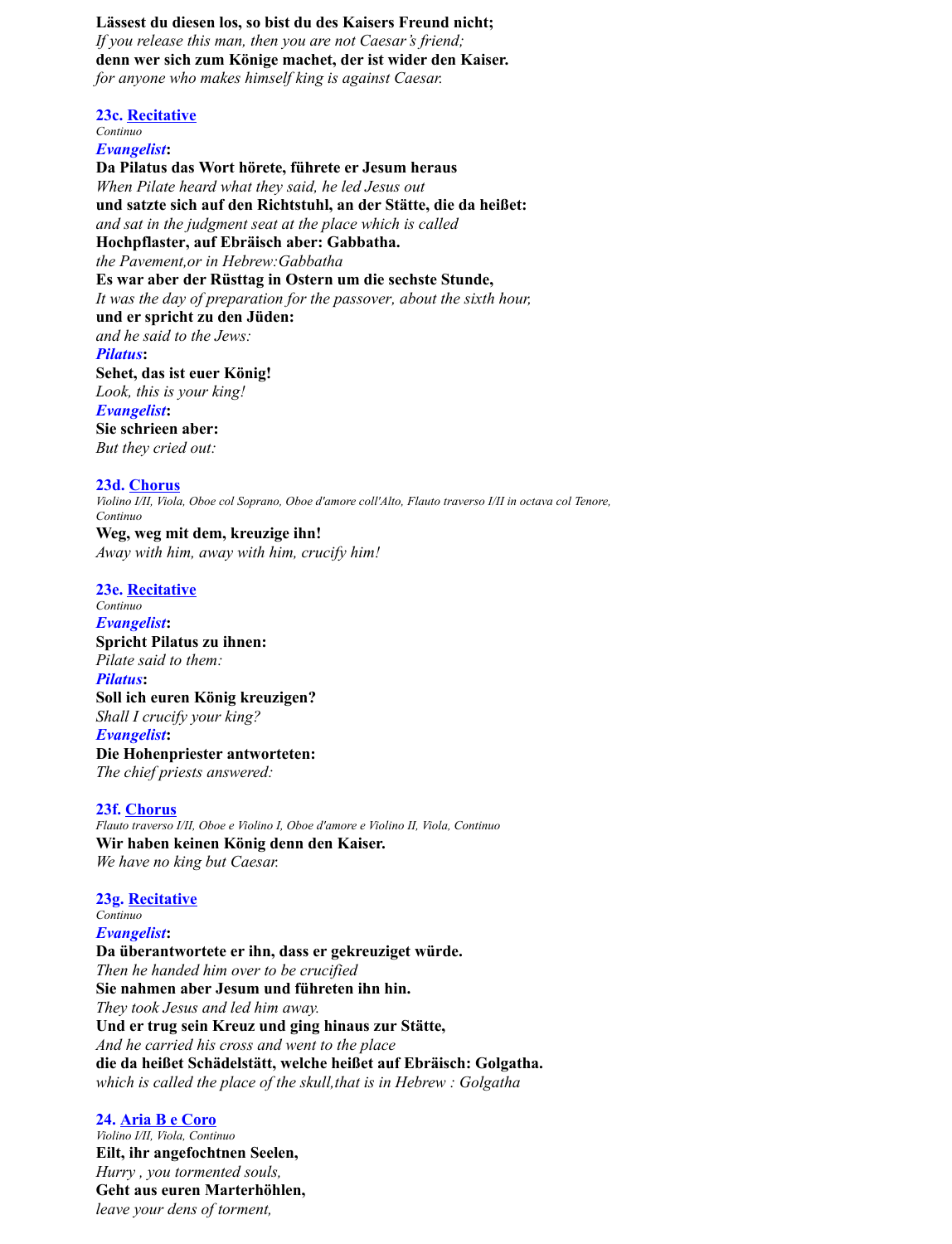**Eilt - Wohin ? - nach Golgatha!** *Hurry – Where to? –to Golgotha!* **Nehmet an des Glaubens Flügel,** *Take the wings of faith,* **Flieht - Wohin? - zum Kreuzeshügel,** *Fly – Where to? – to the hill of the cross,* **Eure Wohlfahrt blüht allda!** *there your salvation flourishes!*

#### **25a. Recitative**

#### *Continuo Evangelist***:**

**Allda kreuzigten sie ihn, und mit ihm zween andere zu beiden Seiten,** *There they crucified him and with him two others,one on either side.* **Jesum aber mitten inne.** *with Jesus the middle.* **Pilatus aber schrieb eine Überschrift und satzte sie auf das Kreuz,** *And Pilate wrote a title and placed it on the cross,* **und war geschrieben: "Jesus von Nazareth, der Jüden König".** *and there was written: "Jesus of Nazareth, king of the Jews".* **Diese Überschrift lasen viel Jüden,** *Many Jews read this title* **denn die Stätte war nahe bei der Stadt,** *for the place was near the city* **da Jesus gekreuziget ist.** *where Jesus was crucified .* **Und es war geschrieben auf ebräische, griechische und lateinische Sprache.** *And it was written in Hebrew, Greek and Latin.* **Da sprachen die Hohenpriester der Jüden zu Pilato:** *Then the chief priests said to Pilate:*

### **25b. Chorus**

*Flauto traverso I e Oboe I, Flauto traverso II e Oboe II, Violino I/II, Viola, Continuo* **Schreibe nicht: der Jüden König, sondern dass er gesaget habe: Ich bin der Jüden König.** *Do not write: the king of the Jews, but that he said: I am the king of the Jews.*

### **25c. Recitative**

*Continuo Evangelist***: Pilatus antwortet:** *Pilate replied: Pilatus***: Was ich geschrieben habe, das habe ich geschrieben.** *What I have written, I have written.*

### **26. Chorale**

*Flauto traverso I/II e Oboe I/II e Violino I col Soprano, Violino II coll'Alto, Viola col Tenore, Continuo* **In meines Herzens Grunde** *In the depths of my heart* **Dein Nam und Kreuz allein** *your name and cross alone* **Funkelt all Zeit und Stunde,** *shine at every moment* **Drauf kann ich fröhlich sein.** *making me able to rejoice.* **Erschein mir in dem Bilde** *Let me see the image* **Zu Trost in meiner Not,** *to console me in my distress* **Wie du, Herr Christ, so milde** *of how you , Lord Christ, so patiently* **Dich hast geblut' zu Tod!** *shed your blood in death!*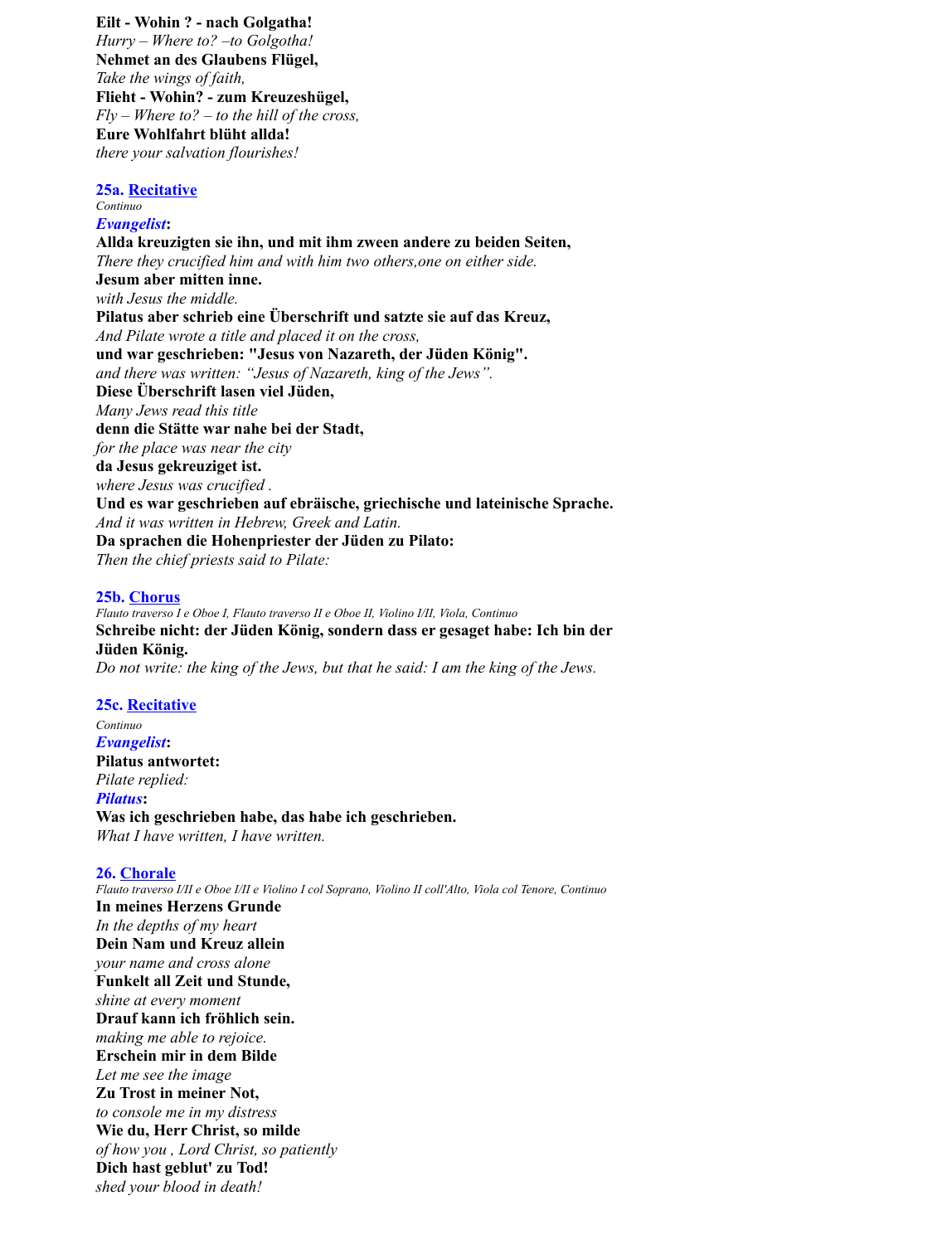*Continuo Evangelist***: Die Kriegsknechte aber, da sie Jesum gekreuziget hatten,** *Then the soldiers, when they had crucified Jesus,* **nahmen seine Kleider und machten vier Teile,** *took his clothes and made four parts,* **einem jeglichen Kriegesknechte sein Teil, dazu auch den Rock.** *a part to each soldier,there was also his coat.* **Der Rock aber war ungenähet, von oben an gewürket durch und durch.** *His coat was seamless, woven from the top throughout.* **Da sprachen sie untereinander:** *They said to each other:*

## **27b. Chorus**

**27a. Recitative**

*Flauto traverso I/II, Oboe I e Violino I, Oboe d'amore e Violino II, Viola, Continuo* **Lasset uns den nicht zerteilen, sondern darum losen, wes er sein soll.** *Let us not tear it,but cast lots whose it should be*

**27c. Recitative**

#### *Continuo Evangelist***:**

**Auf dass erfüllet würde die Schrift, die da saget:** *In this way the Scripture was fulfilled, where it is said:* **Sie haben meine Kleider unter sich geteilet** *they have divided my clothing among them* **und haben über meinen Rock das Los geworfen,** *and they have cast lots for my coat,* **Solches taten die Kriegesknechte.** *this is what the soldiers did* **Es stund aber bei dem Kreuze Jesu seine Mutter und seiner Mutter Schwester,** *There stood by Jesus's cross his mother and his mother's sister,* **Maria, Kleophas Weib, und Maria Magdalena.** *Mary, wife of Cleophas ,and Mary Magdalene.* **Da nun Jesus seine Mutter sahe** *When Jesus saw his mother* **und den Jünger dabei stehen, den er lieb hatte,** *and the disciple that he loved standing next to her,* **spricht er zu seiner Mutter:** *he said to his mother:* **Jesus: Weib, siehe, das ist dein Sohn!** *Woman, look, this is your son! Evangelist***: Darnach spricht er zu dem Jünger:** *Then he said to the disciple* **Jesus: Siehe, das ist deine Mutter!** *Look, this is your mother!*

# **28. Chorale**

*Flauto traverso I/II e Oboe I/II e Violino I col Soprano, Violino II coll'Alto, Viola col Tenore, Continuo* **Er nahm alles wohl in acht** *He thought carefully of everything* **In der letzten Stunde,** *in his last hour,* **Seine Mutter noch bedacht,** *he was concerned for his mother,* **Setzt ihr ein' Vormunde.** *chose someone to look after her.* **O Mensch, mache Richtigkeit,** *O man, act justly,* **Gott und Menschen liebe,** *love God and mankind,* **Stirb darauf ohn alles Leid,**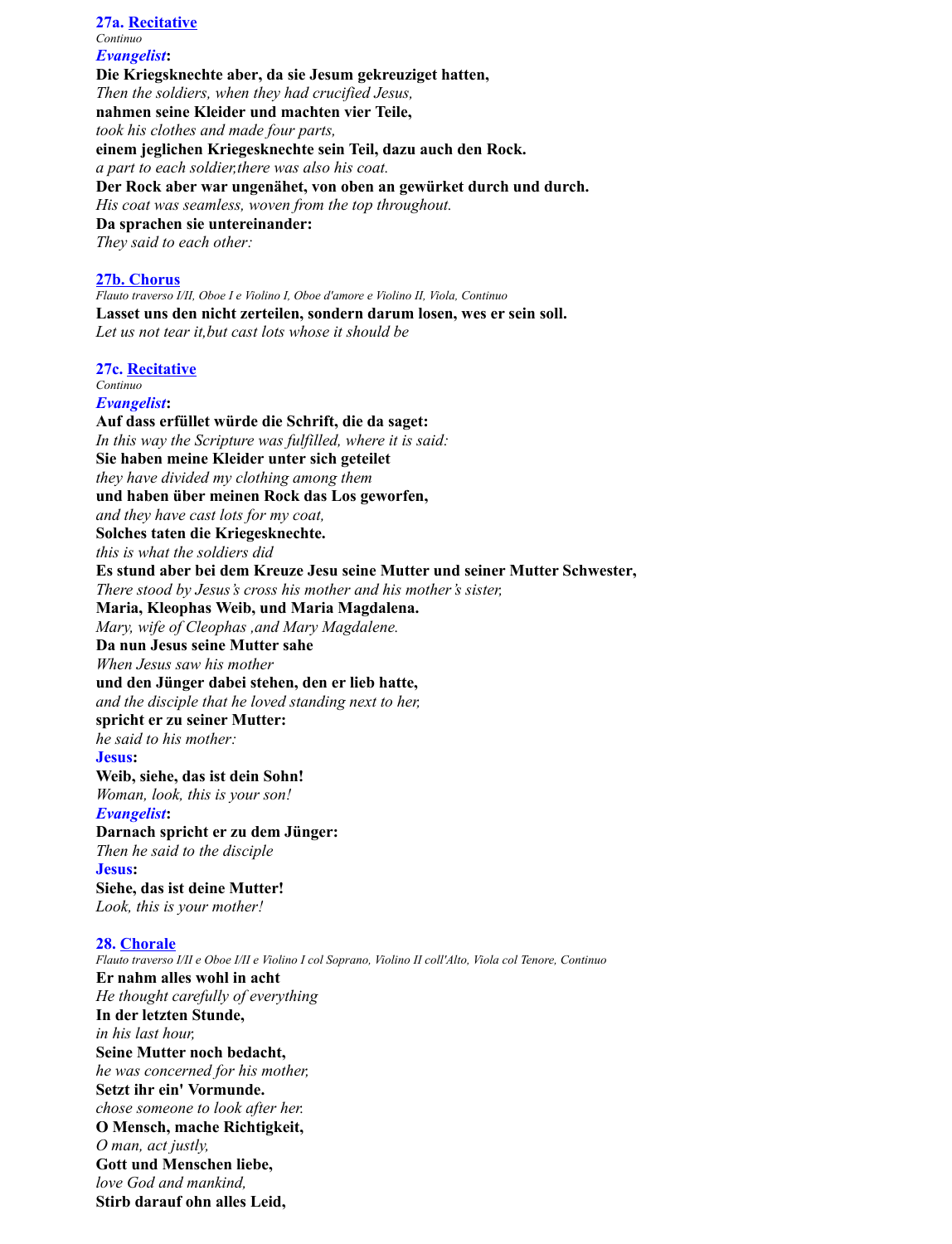*then you can die without sorrow* **Und dich nicht betrübe!** *and need not grieve!*

**29. Recitative**

*Continuo Evangelist***:**

**Und von Stund an nahm sie der Jünger zu sich.** *And from that hour the disciple took her to himself* **Darnach, als Jesus wusste, dass schon alles vollbracht war,** *Then as Jesus knew that all had been accomplished* **dass die Schrift erfüllet würde, spricht er:** *so the scripture might be fulfilled, he said* **Jesus:**

**Mich dürstet!** *I thirst! Evangelist***:**

**Da stund ein Gefäße voll Essigs.** *There was a jar of vinegar.* **Sie fülleten aber einen Schwamm mit Essig** *They filled a sponge with vinegar* **und legten ihn um einen Isopen,** *and put it on an hyssop* **und hielten es ihm dar zum Munde.** *and held it up to his mouth.* **Da nun Jesus den Essig genommen hatte, sprach er:** *When Jesus had taken the vinegar, he said* **Jesus: Es ist vollbracht!**

*It is accomplished!*

# **30. Aria Alto**

*Violino I/II, Viola, Viola da gamba sola, Continuo* **Es ist vollbracht!** *It is accomplished !* **O Trost vor die gekränkten Seelen!** *What comfort for all suffering souls!* **Die Trauernacht** *The night of sorrow* **Läßt nun die letzte Stunde zählen.** *now reaches its final hours.* **Der Held aus Juda siegt mit Macht** *The hero from Judah triumphs in his might* **Und schließt den Kampf.** *and brings the strife to an end.* **Es ist vollbracht!** *It is accomplished!*

#### **31. Recitative**

*Continuo Evangelist***: Und neiget das Haupt und verschied.** *And he bowed his head and passed away*

### **32. Aria Bass and Chorus**

*Violino I col Soprano, Violino II coll'Alto, Viola col Tenore, Continuo* **Mein teurer Heiland, laß dich fragen,** *My beloved Saviour, let me ask you,* **da du nunmehr ans Kreuz geschlagen** *since you have now been nailed to the cross* **und selbst gesagt: Es ist vollbracht,** *and you yourself have said : It is accomplished,* **bin ich vom Sterben frei gemacht?** *have I been set free from death?* **Kann ich durch deine Pein und Sterben**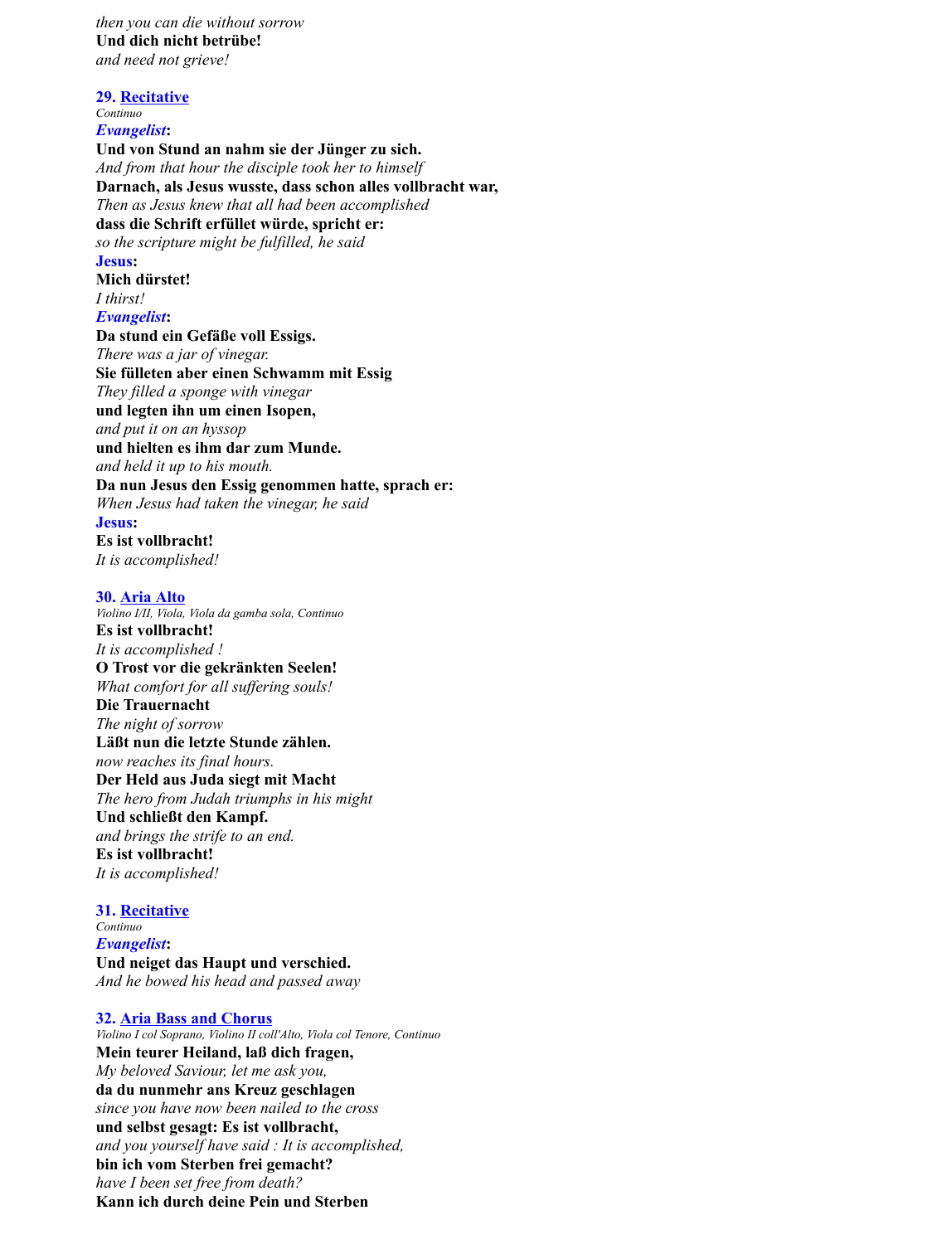*Through your pain and death can I* **das Himmelreich ererben?** *inherit the kingdom of heaven?* **Ist aller Welt Erlösung da?** *Is this the redemption of the whole world?* **Du kannst vor Schmerzen zwar nichts sagen;** *You can indeed not speak for anguish;* **doch neigest du das Haupt** *but you bow your head* **und sprichst stillschweigend: ja** *and silently say : yes!* **Jesu, der du warest tot,** *Jesus, you were dead,* **lebest nun ohn Ende,** *and now live for ever,* **in der letzten Todesnot** *in my final agony of death* **nirgend mich hinwende** *may I turn nowhere else* **als zu dir, der mich versühnt,** *but to you , who have redeemed me,* **O du lieber Herre!** *O my dear Lord,* **Gib mir nur, was du verdient,** *give me only what you have won,* **mehr ich nicht begehre!** *for more I could not wish !*

# **33. Recitative**

*Continuo*

*Evangelist***: Und siehe da, der Vorhang im Tempel zerriss in zwei Stück von oben an bis unten aus.** *And see, the curtain in the Temple was torn in two from top to bottom,* **Und die Erde erbebete, und die Felsen zerrissen,** *and the earth shook and the rocks split* **und die Gräber täten sich auf, und stunden auf viel Leiber der Heiligen.** *and the graves opened,and many bodies of saints stood up.*

## **34. Arioso Tenor**

*Flauto traverso I/II, Oboe d'amore I/II, Violino I/II, Viola, Continuo* **Mein Herz, in dem die ganze Welt** *My heart , while the whole world* **Bei Jesu Leiden gleichfalls leidet,** *suffers as Jesus suffers,* **Die Sonne sich in Trauer kleidet,** *the sun is clothed in mourning,* **Der Vorhang reißt, der Fels zerfällt,** *the veil is torn, the rocks split,* **Die Erde bebt, die Gräber spalten,** *the earth quakes, graves gape open,* **Weil sie den Schöpfer sehn erkalten,** *because they behold the creator grow cold in death,* **Was willst du deines Ortes tun?** *for your part, what will you do?*

## **35. Aria Soprano**

*Flauto traverso solo, Oboe da caccia solo, Continuo* **Zerfließe, mein Herze, in Fluten der Zähren** *Dissolve, my heart, in floods of tears* **Dem Höchsten zu Ehren!** *to honour the Almighty!* **Erzähle der Welt und dem Himmel die Not:** *Tell the world and heaven your distress:* **Dein Jesus ist tot!**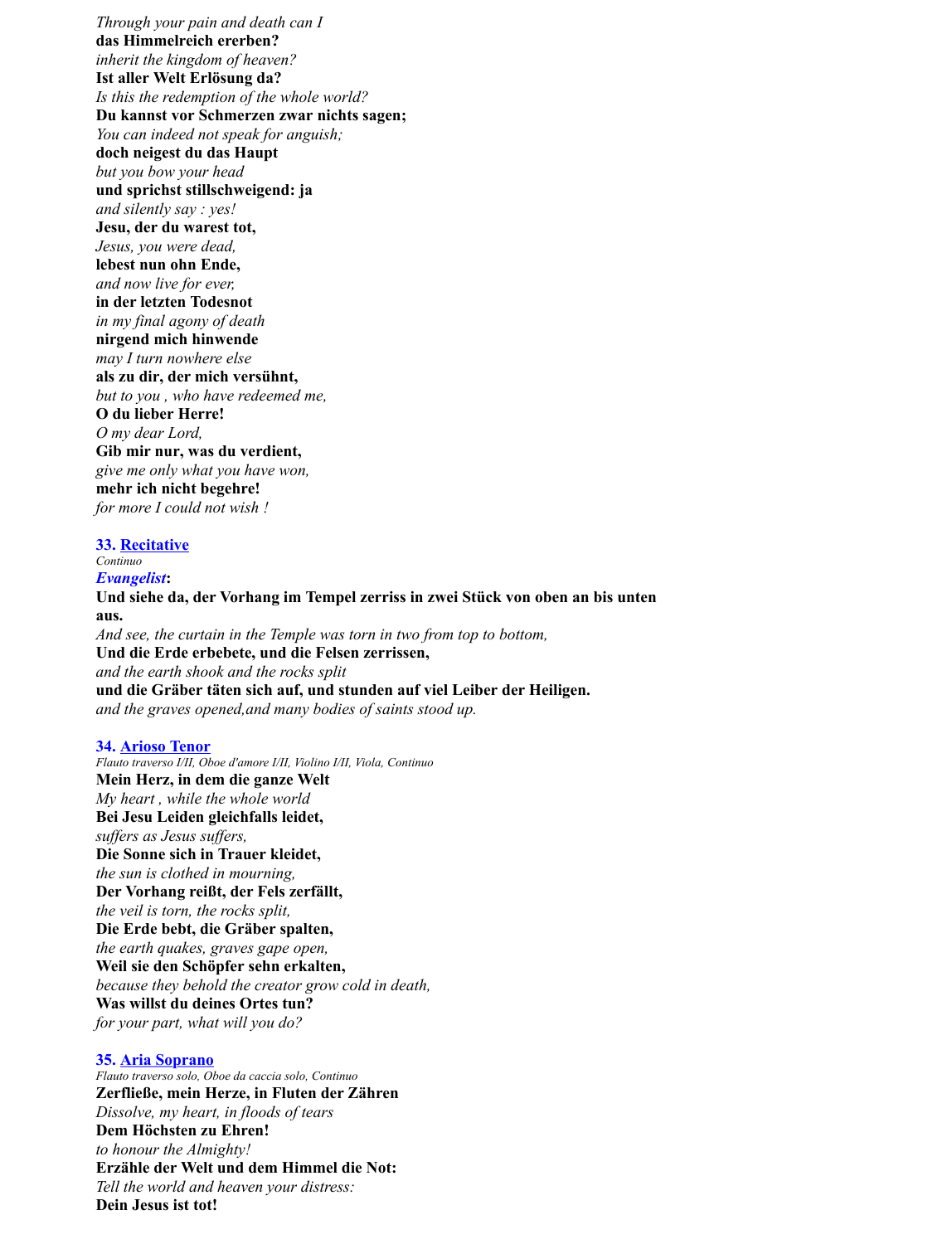**36. Recitative** *Continuo Evangelist***: Die Jüden aber, dieweil es der Rüsttag war,** *But the Jews, because it was the day of preparation,* **dass nicht die Leichname am Kreuze blieben den Sabbat über** *so that the corpses should not remain on the cross over the sabbath,* **(denn desselbigen Sabbats Tag war sehr groß),** *(for the sabbath day was very solemn)* **baten sie Pilatum, ihre Beine gebrochen und sie abgenommen würden.** *asked Pilate that their legs should be broken and they should be taken away* **. Da kamen die Kriegsknechte und brachen dem ersten die Beine und dem andern,** *Then the soldiers came and broke the legs of the first man and the other* **der mit ihm gekreuziget war.** *who were crucified with him.* **Als sie aber zu Jesu kamen, da sie sahen, dass er schon gestorben war,** *But when they came to Jesus, they saw that he was already dead,* **brachen sie ihm die Beine nicht;** *and they did not break his legs;* **sondern der Kriegsknechte einer eröffnete seine Seite mit einem Speer,** *but one of the soldiers opened his side with a spear* **und alsobald ging Blut und Wasser heraus.** *and at once blood and water came out.* **Und der das gesehen hat, der hat es bezeuget, und sein Zeugnis ist wahr,** *and the one who saw it has testified this, and his testimony is true,* **und derselbige weiß, dass er die Wahrheit saget, auf dass ihr gläubet.** *and he knows that he speaks the truth so that you may believe.* **Denn solches ist geschehen, auf dass die Schrift erfüllet würde:** *This happened so that the Scripture might be fulfilled:* **"Ihr sollet ihm kein Bein zerbrechen".** "*You shall break none of his bones".* **Und abermal spricht eine andere Schrift:** *And elsewhere another scripture says:* **"Sie werden sehen, in welchen sie gestochen haben".** "*They will look on him whom they have pierced".*

# **37. Chorale**

*Flauto traverso I/II e Oboe I/II e Violino I col Soprano, Violino II coll'Alto, Viola col Tenore, Continuo* **O hilf, Christe, Gottes Sohn,** *Oh help us ,Christ, God's Son,* **Durch dein bitter Leiden,** *through your bitter suffering,* **Dass wir dir stets untertan** *so that always obedient to you* **All Untugend meiden,** *we may shun all wrongdoing,* **Deinen Tod und sein Ursach** *amd thinking of your death and its cause* **Fruchtbarlich bedenken,** *we may profit from our reflections* **Dafür, wiewohl arm und schwach,** *and in this way, however poor and inadequate it may be,* **Dir Dankopfer schenken!** *give you an offering of thanks*

# **38. Recitative**

#### *Continuo Evangelist***:**

**Darnach bat Pilatum Joseph von Arimathia, der ein Jünger Jesu war** *Than Joseph of Arimathia,who was a disciple of Jesus,asked Pilate* **(doch heimlich aus Furcht vor den Jüden),** *(but secretly from fear of the Jews)* **dass er möchte abnehmen den Leichnam Jesu.**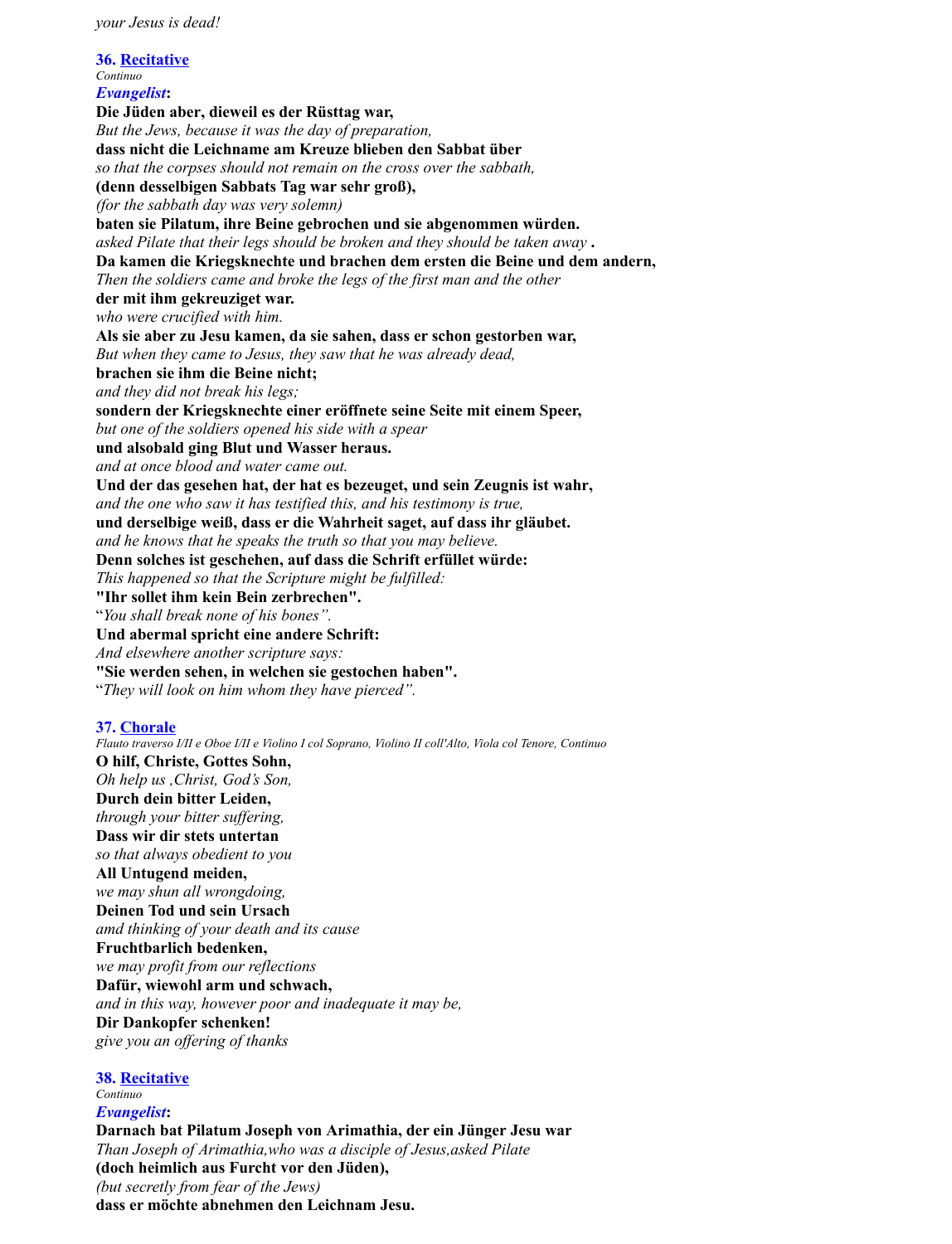*to let him take away the body of Jesus.* **Und Pilatus erlaubete es.** *And Pilate allowed him to do so.* **Derowegen kam er und nahm den Leichnam Jesu herab.** *He came for this purpose and took the body of Jesus away.* **Es kam aber auch Nikodemus,** *There came also Nicodemus,* **der vormals bei der Nacht zu Jesu kommen war,** *who had once come to Jesus by night* **und brachte Myrrhen und Aloen untereinander, bei hundert Pfunden.** *and brought myrrh and aloes together, about a hundred pounds.* **Da nahmen sie den Leichnam Jesu und bunden ihn in Leinen Tücher mit Spezereien,** *Then they took the body of Jesus and bound it in linen clothes with spices,* **wie die Jüden pflegen zu begraben.** *as is the Jews' custom for the burial* **Es war aber an der Stätte, da er gekreuziget ward, ein Garten,** *There was a garden by the place where he was crucified,* **und im Garten ein neu Grab, in welches niemand je geleget war.** *and in the garden a new tomb,in which no one had been laid.* **Daselbst hin legten sie Jesum, um des Rüsttags willen der Jüden,** *Here they laid Jesus because of the Jews' preparation day,* **dieweil das Grab nahe war.** *since the tomb was nearby.*

#### **39. Chorus**

*Flauto traverso I/II, Oboe I/II, Violino I/II, Viola, Continuo* **Ruht wohl, ihr heiligen Gebeine,** *Rest in peace, you sacred limbs,* **Die ich nun weiter nicht beweine,** *I shall weep for you no more,* **Ruht wohl und bringt auch mich zur Ruh!** *rest in peace, and bring me also to rest.* **Das Grab, so euch bestimmet ist** *The grave that is allotted to you* **Und ferner keine Not umschließt,** *and contains no further suffering,* **Macht mir den Himmel auf und schließt die Hölle zu.** *opens heaven for me and shuts off hell.*

#### **40. Chorale**

*Flauto traverso I e Oboe I e Violino I col Soprano, Flauto traverso II e Oboe II e Violino II coll'Alto, Viola col Tenore, Continuo* **Ach Herr, lass dein lieb Engelein**

*Ah Lord, let your dear angels* **Am letzten End die Seele mein** *at my final hour carry my soul* **In Abrahams Schoß tragen,** *to Abraham's bosom,* **Den Leib in seim Schlafkämmerlein** *while my body in its narrow chamber* **Gar sanft ohn eigne Qual und Pein** *gently without pain or torment* **Ruhn bis am jüngsten Tage!** *rests until the last day.* **Alsdenn vom Tod erwecke mich,** *Wake me then from death,* **Dass meine Augen sehen dich** *so that my eyes see you* **In aller Freud, o Gottes Sohn,** *in all joy,o God's son,* **Mein Heiland und Genadenthron!** *my saviour and throne of mercy* **Herr Jesu Christ, erhöre mich,** *Lord Jesus Christ, hear me,*